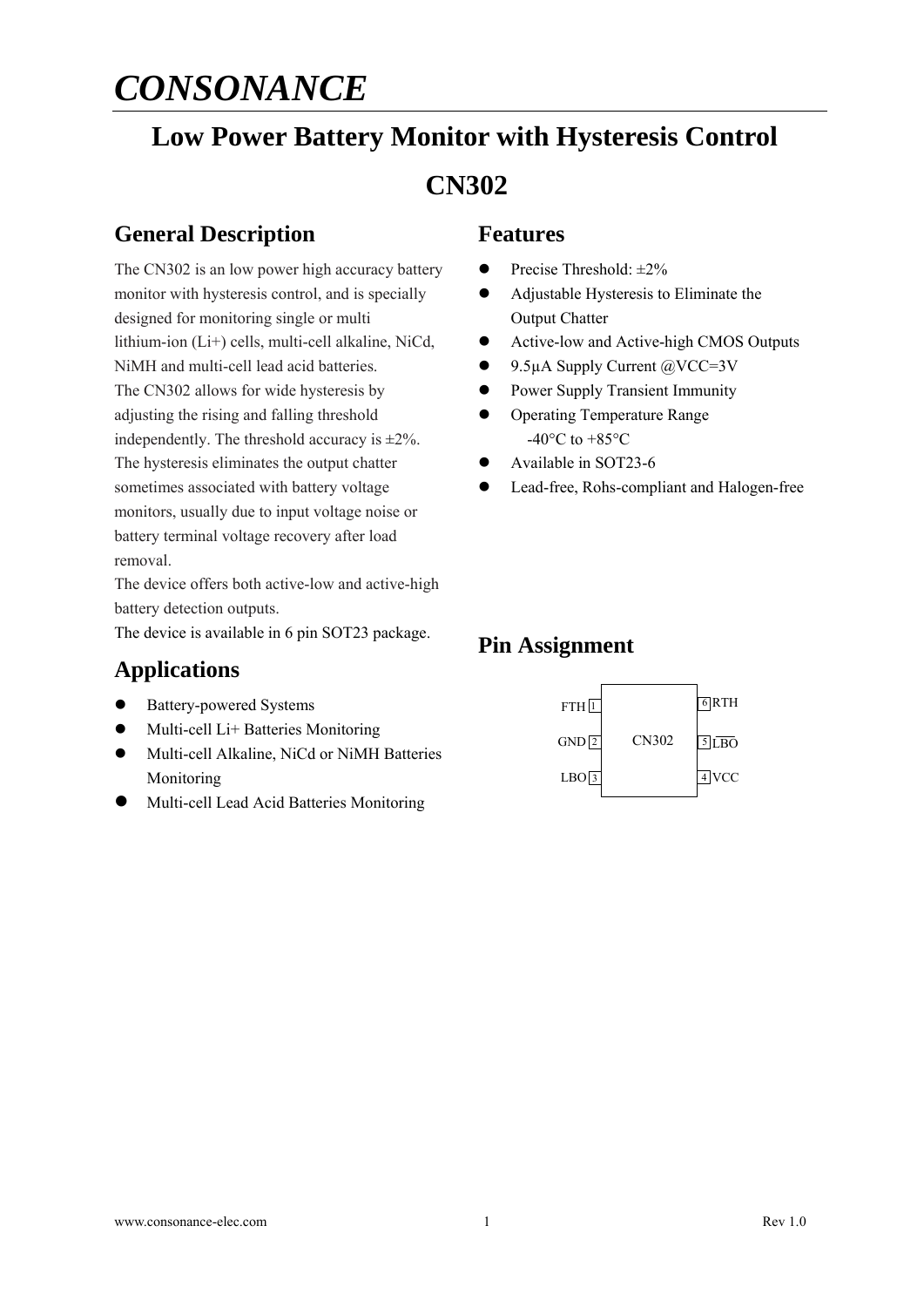## **Typical Application Circuit**









#### **Ordering Information**:

| Part No.     | Package | <b>Shipping</b>                    | Operating Temperature Range |
|--------------|---------|------------------------------------|-----------------------------|
| <b>CN302</b> |         | SOT23-6   Tape and Reel, 3000/Reel | $-40^{\circ}$ C to 85 °C    |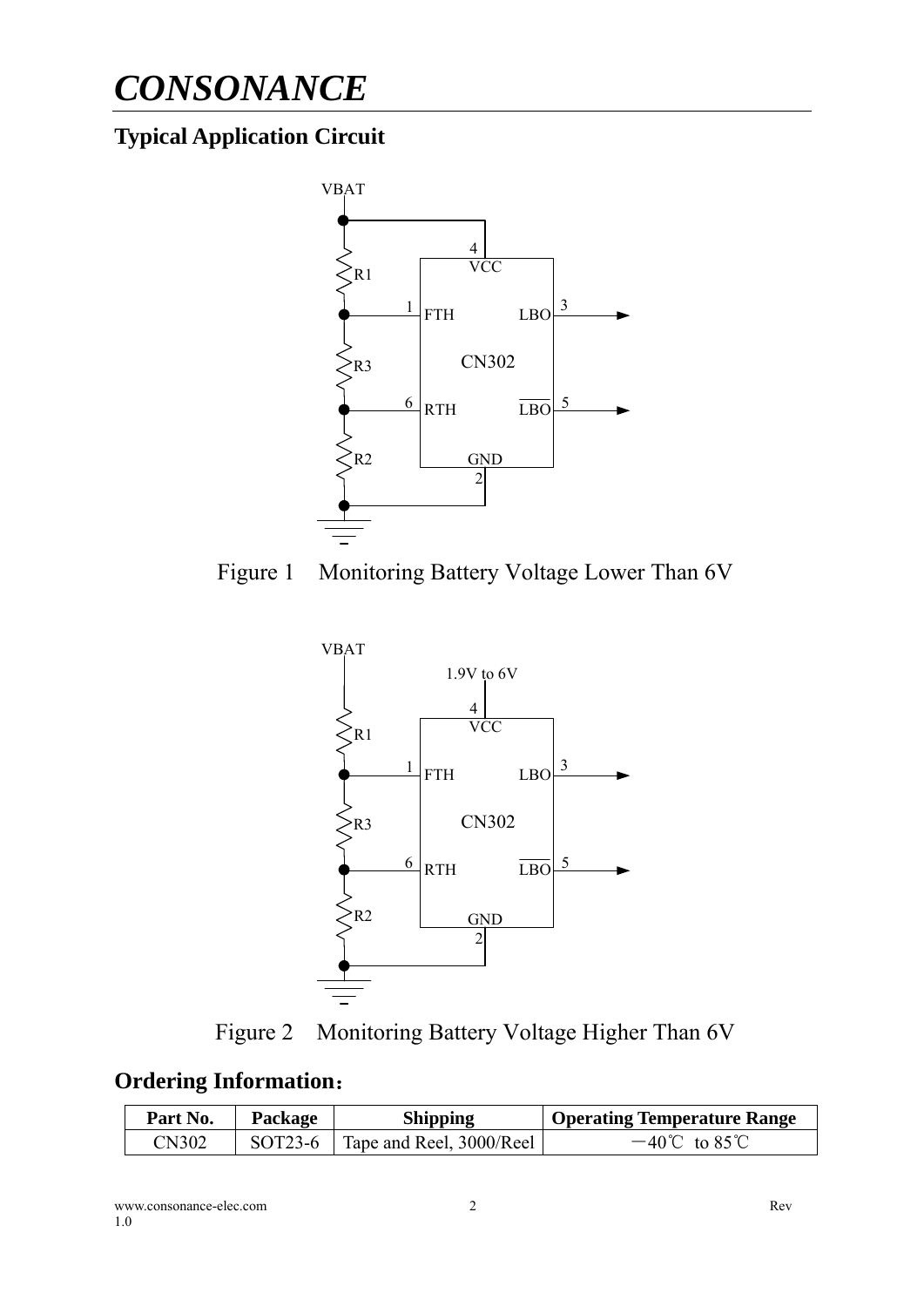## **Pin Description**

| Pin No.               | <b>Symbol</b> | <b>Description</b>                                                    |
|-----------------------|---------------|-----------------------------------------------------------------------|
| 1                     | <b>FTH</b>    | Falling Threshold Input. Generally FTH pin should be tied to an       |
|                       |               | external resistor divider to sense the battery voltage.               |
| 2                     | <b>GND</b>    | Negative Terminal of Power Supply(Ground)                             |
|                       |               | Active-High Low Battery Output. CMOS output. When the                 |
|                       | LBO           | voltage at RTH pin rises above the internal reference voltage,        |
| 3                     |               | LBO becomes low; When the voltage at FTH pin falls below the          |
|                       |               | internal reference voltage, LBO becomes high.                         |
| VCC<br>$\overline{4}$ |               | Positive Terminal of Power Supply. This pin is the power supply       |
|                       |               | to internal circuit.                                                  |
|                       |               | Active-Low Low Battery Output. CMOS output. When the                  |
| 5                     |               | voltage at RTH pin rises above the internal reference voltage,        |
|                       | LBO           | LBO becomes high; When the voltage at FTH pin falls below the         |
|                       |               | internal reference voltage, $\overline{LBO}$ becomes low.             |
|                       |               | <b>Rising Threshold Input.</b> Generally RTH pin should be tied to an |
| 6                     | <b>RTH</b>    | external resistor divider to sense the battery voltage.               |

## **ABSOLUTE MAXIMUM RATINGS**

| Terminal Voltage (With respect to GND) |                                                        |  |
|----------------------------------------|--------------------------------------------------------|--|
|                                        |                                                        |  |
|                                        |                                                        |  |
| <b>Input/Output Current</b>            | Lead Temperature (soldering, $10s$ ) +260 $^{\circ}$ C |  |
|                                        |                                                        |  |

*Stresses beyond those listed under "Absolute Maximum Ratings" may cause permanent damage to the device. These are stress ratings only, and functional operation of the device at these or any other conditions beyond those indicated in the operational sections of the specifications is not implied. Exposure to absolute maximum rating conditions for extended periods may affect device reliability.* 

## **Electrical Characteristics**

(VCC=3V,  $T_A$ = -40°C to 85°C, Typical values are at  $T_A$ =25°C, unless otherwise noted.)

| <b>Parameters</b>        | <b>Symbol</b>  | <b>Test Conditions</b>  | Min   | Typ      | <b>Max</b> | Unit |
|--------------------------|----------------|-------------------------|-------|----------|------------|------|
| <b>Operating Voltage</b> | <b>VCC</b>     |                         | 1.9   |          | 6          | V    |
| Range                    |                |                         |       |          |            |      |
| <b>Operating Current</b> |                | $VCC = 1.8V$            | 4.4   | 8.8      | 14         |      |
|                          | $I_{VCC}$      | $VCC = 3.0V$            | 5     | 9.5      | 14         | uA   |
|                          |                | $VCC = 5.0V$            | 5     | 10       | 15         |      |
| RTH Threshold            | $V_{RTH}$      | RTH pin voltage rising  | 1.187 | 1.211    | 1.235      | V    |
| FTH Threshold            | $\rm V_{FTH}$  | FTH pin voltage falling | 1.187 | 1.211    | 1.235      |      |
| RTH Bias Current         | $I_{\rm RTH}$  |                         | $-10$ | $\Omega$ | 10         | nA   |
| <b>FTH Bias Current</b>  | $I_{\rm{FTH}}$ |                         | $-10$ | $\theta$ | 10         | nA   |

www.consonance-elec.com 3 Rev 1.0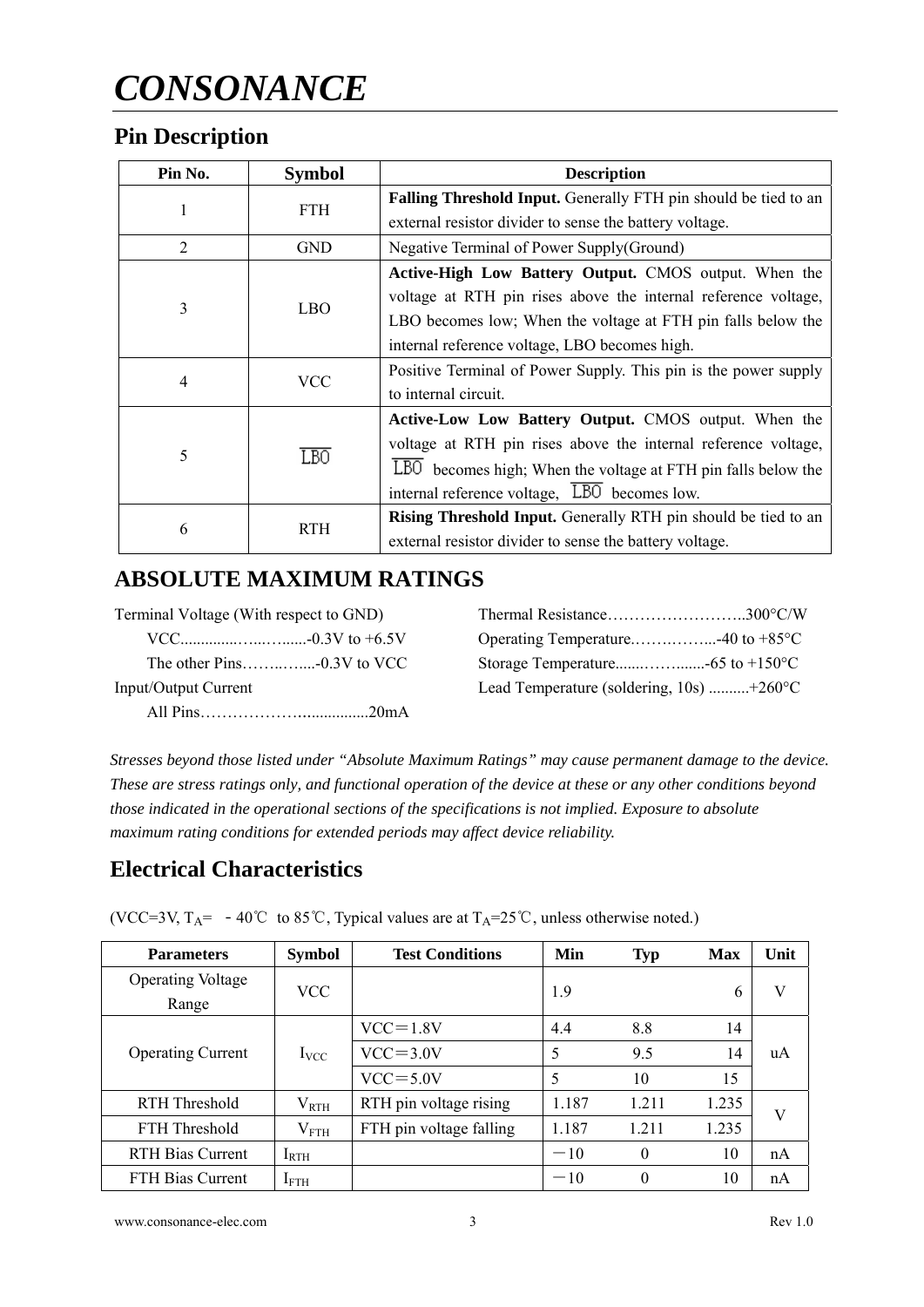#### (Continued from last page)

| r 70 - 1<br><b>Parameters</b>             | <b>Symbol</b>   | <b>Test Conditions</b>              | Min<br><b>Typ</b> | <b>Max</b> | Unit        |
|-------------------------------------------|-----------------|-------------------------------------|-------------------|------------|-------------|
| RTH to LBO Delay                          | $t_{\rm PD1}$   | RTH = $1.167V$ to $1.255V$          | 12                |            | <b>us</b>   |
| FTH to LBO Delay                          | $t_{PD2}$       | FTH = $1.255V$ to $1.167V$          | 13                |            | us          |
| $LBO$ or $\overline{LBO}$<br>Low Voltage  |                 | $VCC = 2V$                          |                   |            | V           |
|                                           |                 | $I_{\text{SINK}} = 1.5 \text{mA}$   |                   | 0.3        |             |
|                                           | $V_{OL}$        | $VCC = 3V,$                         |                   | 0.3        |             |
|                                           |                 | $ISINK = 3.2mA$                     |                   |            |             |
|                                           |                 | $VCC = 5V$ ,                        |                   | 0.3        |             |
|                                           |                 | $ISINK=6mA$                         |                   |            |             |
|                                           |                 | $VCC = 2V$                          | $VCC - 0.4$       |            |             |
|                                           |                 | $I_{\text{SOURCE}} = 1.5 \text{mA}$ |                   |            |             |
| $LBO$ or $\overline{LBO}$<br>High Voltage |                 | $VCC = 3V,$                         |                   |            |             |
|                                           | V <sub>OH</sub> | $I_{\text{SOURCE}} = 3mA$           | $VCC - 0.4$       |            | $\mathbf V$ |
|                                           |                 | $VCC = 5V, V_{LBI} = 1.5V$          |                   |            |             |
|                                           |                 | $I_{\text{SOURCE}} = 5 \text{mA}$   | $VCC - 0.4$       |            |             |

#### **Detailed Description**

CN302 is a low power battery monitor IC with hysteresis control, the device consists of comparator, bandgap reference and hysteresis control circuit etc.

If the voltage at FTH pin falls below the falling threshold  $V_{\text{FTH}}$ ,  $\overline{LBO}$  will become low and LBO will become high after a short delay(13us typical); If the voltage at RTH pin goes higher than the rising threshold  $V_{\text{RTH}}$ ,  $\overline{LBO}$  will become high and LBO will become low after a delay of 12us typical. The difference between rising threshold and falling threshold is also called hysteresis, which can provide noise immunity and remove the possibility of output chatter due to battery terminal voltage recovery after the load removal. The CN302 allows for wide hysteresis by adjusting the rising and falling threshold independently. CN302 is specially designed for monitoring single or multi lithium-ion (Li+) cells, multi-cell alkaline, NiCd, NiMH and multi-cell lead acid batteries.

The operation of the device can be best understood by referring to figure 3.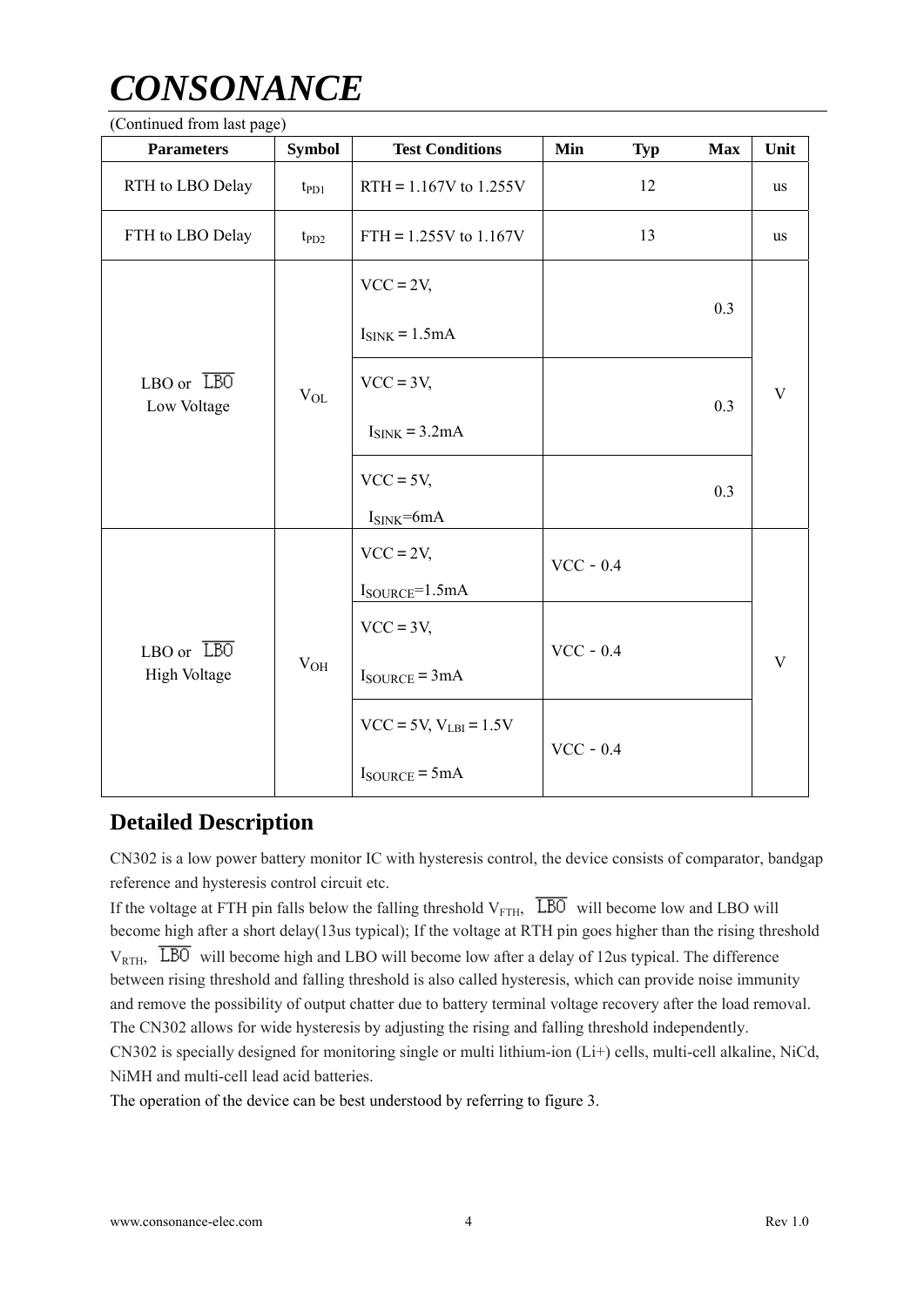# *CONSONANCE* FTH VFTH **VRTH** LBO RTH LBO



#### **Applications Information**

#### **R1, R2 and R3 Selection**

As shown in Figure 1 and Figure 2, RTH and FTH pins sense the battery voltage via the resistor divider formed by R1, R2 and R3. Choosing the proper R1, R2 and R3 values is a balance between accuracy and power consumption. The leakage currents into RTH and FTH pins travel through the resistor divider and introduce an error, If extremely high resistor values are used, the leakage current introduces a significant error; While with extremely low resistor values, the error becomes negligible, but the resistor divider draws more power from the battery than necessary and shortens battery life. Generally speaking, it is reasonable to choose the total value of R1, R2 and R3 so that the current they draw is between 5uA to 10uA. The rising threshold is calculated by the following equation:

$$
V_{BAT(hi)} = \frac{R1 + R2 + R3}{R2}
$$
 X Vref

The falling threshold is calculated by the following equation:

$$
VBAT(lo) = \frac{R1 + R2 + R3}{R2 + R3}
$$
X Vref

Where, Vref is the internal reference voltage, the typical value is 1.211V with 2% accuracy. So, the hysteresis is:

$$
HYS = \frac{R1 + R2 + R3}{R2 + R3} \times \frac{R3}{R2} \times Vref
$$

It is interesting to note that:

$$
\frac{HYS}{VBAT(hi)} = \frac{R3}{R2+R3}
$$

and

$$
\frac{HYS}{VBAT(10)} = \frac{R3}{R2}
$$

ł,

#### **Adding External Capacitance to Enhance Noise Immunity**

If monitoring voltages in a noisy environment, add a bypass capacitor of 0.1μF from battery terminal to GND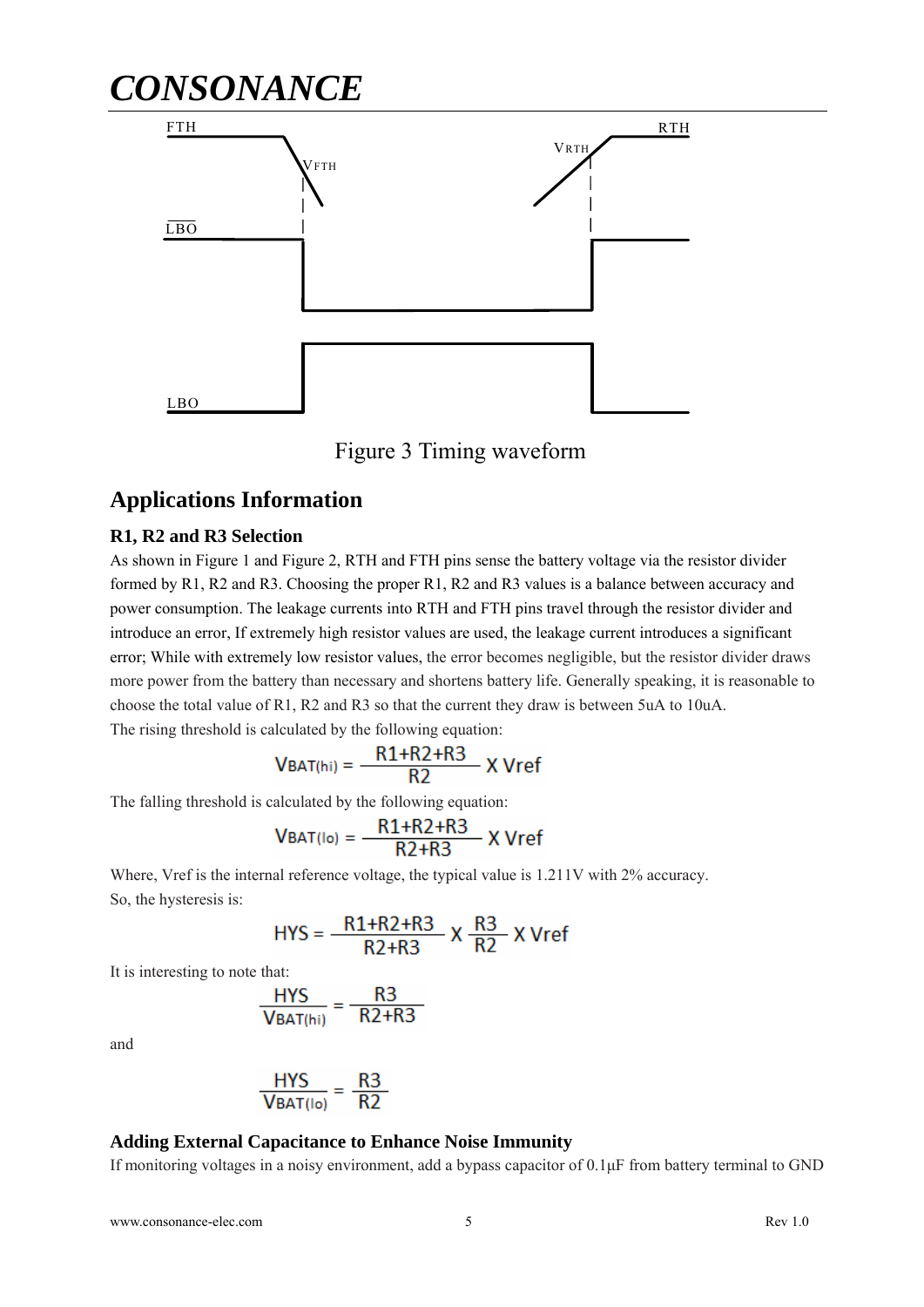as close as possible to the device. For systems with large transients, additional capacitance may be required. A small capacitor (<1nF) from RTH and FTH pin to GND may provide additional noise immunity.

#### **Negative-Going LBI Transients**

In addition to issuing a low output at  $\overline{LBO}$  pin and a high output at LBO pin during power-up, power-down, and brownout conditions of the monitored voltage, the CN302 is relatively immune to short-duration negative-going FTH transients (glitches). As the magnitude of the transient increases (goes farther below the falling threshold), the maximum allowable pulse width decreases. Typically, a FTH transient that goes  $20mV$ below the falling threshold and lasts 5us or less will not cause a low  $\overline{LBO}$  output and a high LBO output. A bypass capacitor from FTH pin to GND provides additional transient immunity.

#### **CN302 discontinues the battery discharge**

CN302 can monitor the battery voltage and discontinue the discharge by cutting off external N channel or P channel MOSFET as shown from Figure 4 to Figure 7.









Figure 5  $V_{BAT} > 6V$ , CN302 controls N channel MOSFET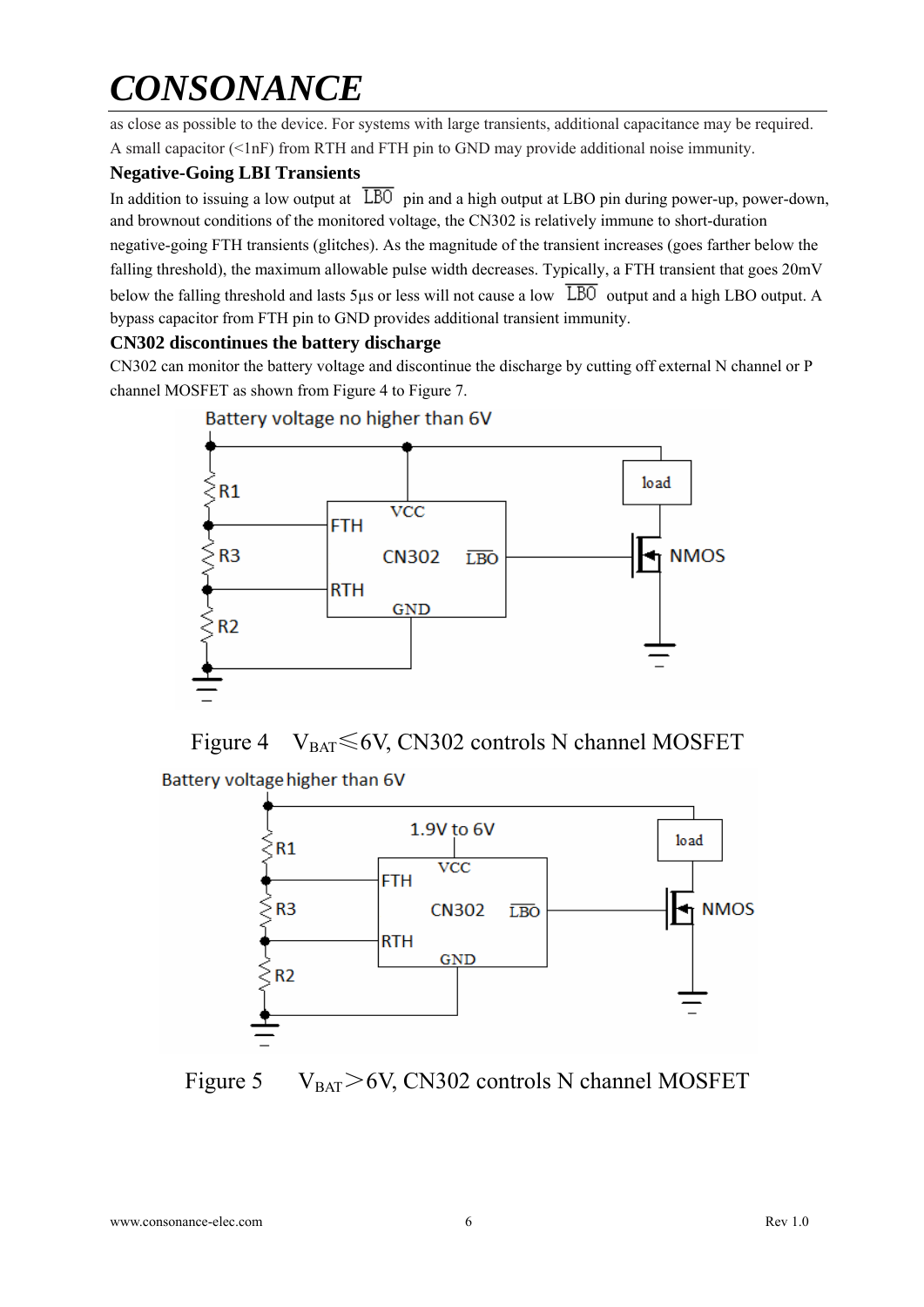Battery voltage no higher than 6V



Figure 6 VBAT≤6V, CN302 controls P channel MOSFET







#### **Choose the Power Supply for CN302**

If the battery voltage is greater than 6V, CN302 can not be directly powered by the battery. In this case if there is a power supply from 1.9V to 6V in the system, then CN302 can be powered by this power supply, otherwise the circuit in Figure 8 can be used to generate the power supply for CN302. In Figure 8, resistor R4 and R5 are used to generate a voltage between 1.9V to 6V to power CN302. R4 and R5 should be chosen in such a way that the current flowing through R4 is larger than 15uA to meet CN302's current consumption requirement, also R4 and R5 can not load the battery too much. A 1uF capacitor can be chosen for C1.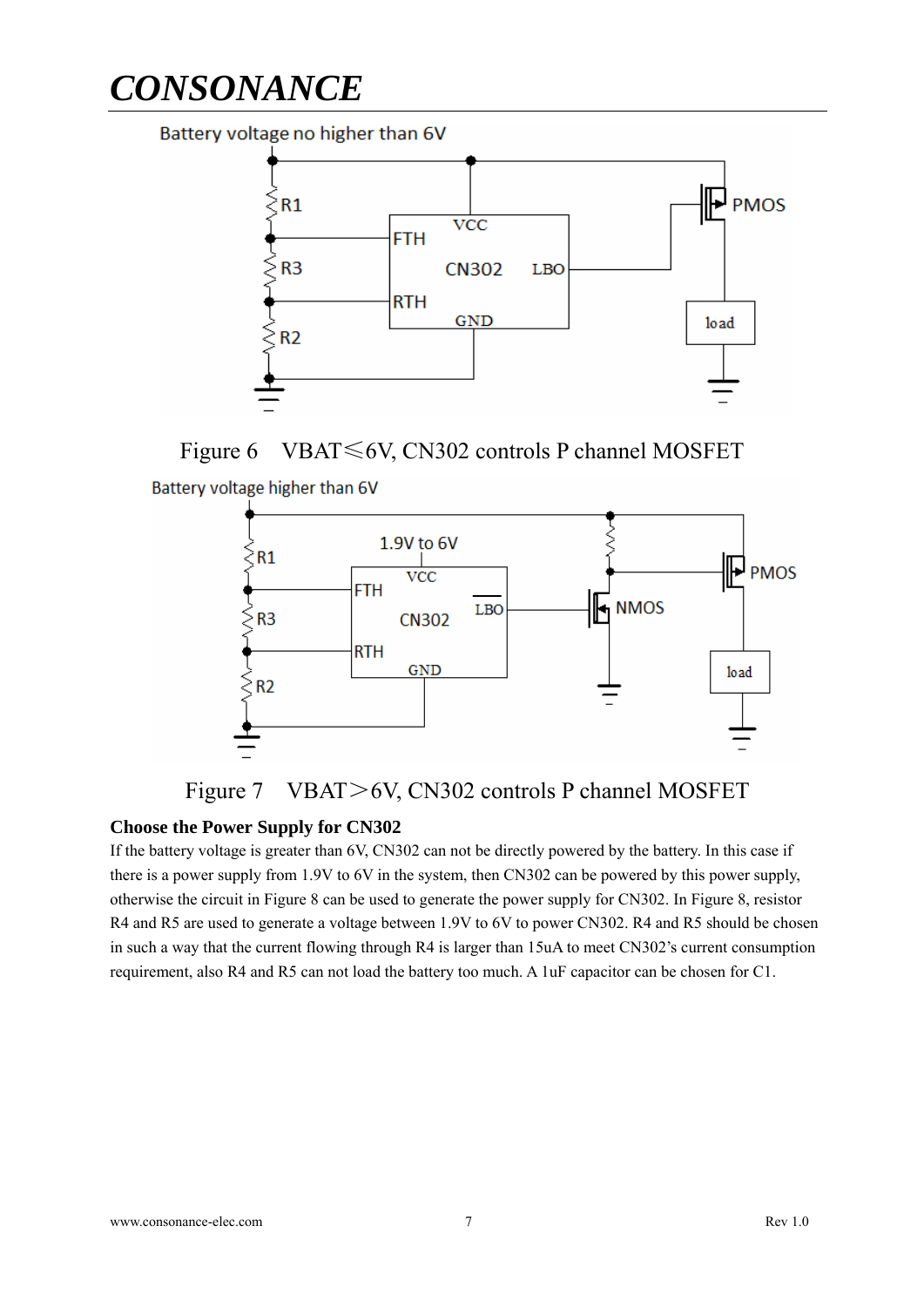

Finger 8 Power CN302 from a Resistor Divider